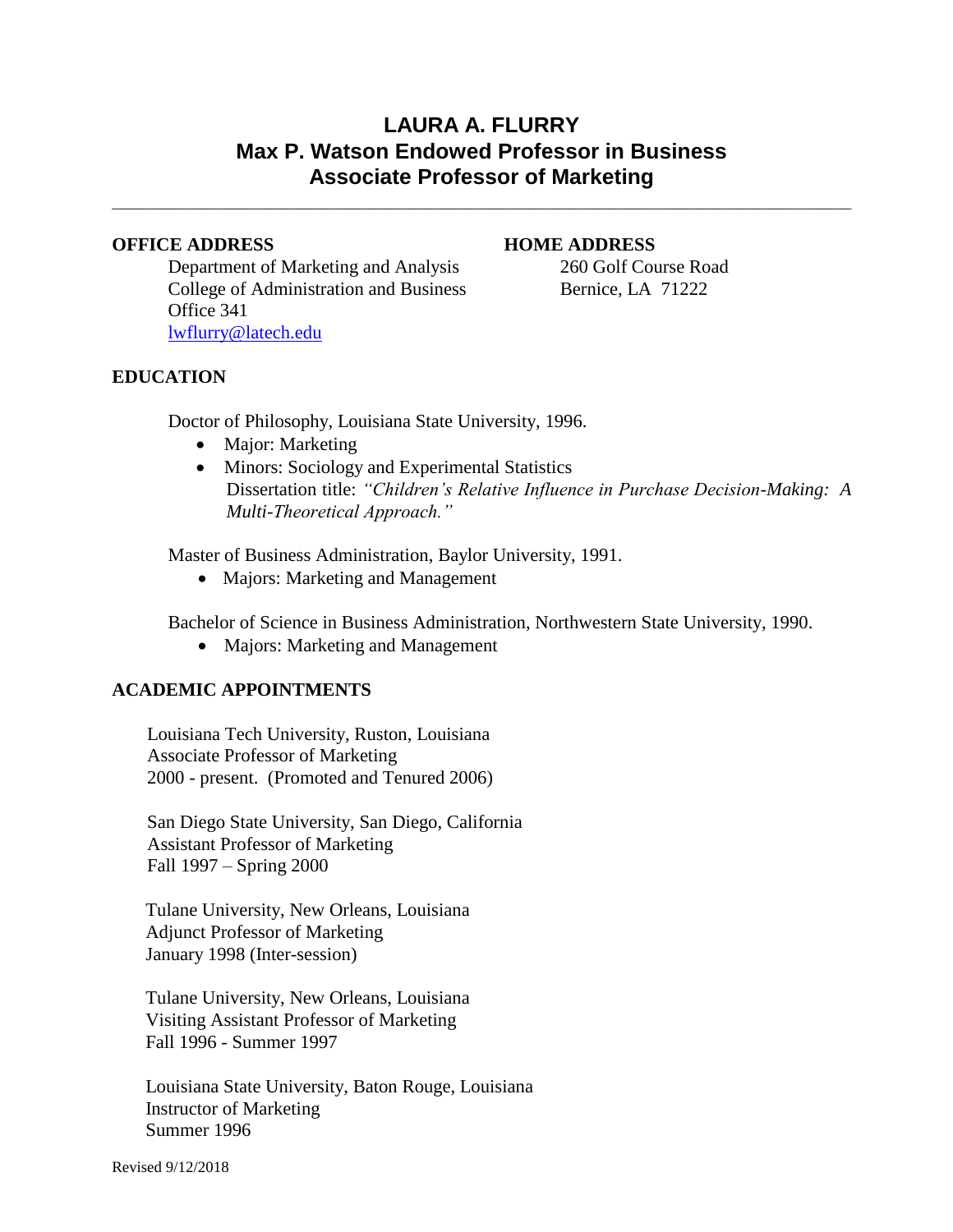## **OTHER EMPLOYMENT EXPERIENCE**

Texas Instruments, Temple, Texas Airline Products Marketing, Peripheral Products Division Promotions Coordinator May 1991 - February 1992

Louisiana State Department of Education Student Information System, Management of Information Systems Department Computer Applications Analyst May 1992 - August 1992

#### **RESEARCH INTERESTS**

Brand Communities Consumer Religiosity

Family Decision-Making Adolescent Consumers and Patronage Behavior

#### **HONORS AND RECOGNITION**

Faculty Advisor of the Year, College of Business, Louisiana Tech University, 2017 Best Paper in Marketing, Academy of Business Research, 2016 Best Paper in Marketing, Academy of Business Research, 2015 Best Paper in Marketing Ethics, Law and Public Policy Track, Society for Marketing Advances, 2013 Advisor, Student Research Symposium Undergraduate Division Winner, College of Business, Louisiana Tech University, 2007. Outstanding Teaching Award, College of Engineering and Science, Louisiana Tech University, 2003. Highly Commended Author Award, for article "Narrative Text Biases Attending the Critical Incidents Technique," in *Qualitative Marketing Research: An International* Journal, chosen by Editor and Editorial Advisory Board members of Literati Club, MCB University Press, 2001.

Partners for Excellence Teaching Award, College of Business Administration, Louisiana State University, 1995-1996

American Marketing Association Doctoral Consortium Fellow, 1995

## **CATEGORY I JOURNAL PUBLICATIONS**

- Flurry, Laura A. and Krist Swimberghe (2016) "Consumer Ethics of Adolescents," *Journal of Marketing Theory and Practice,* 24(1), 91-108*.*
- Laura A. Flurry, Krist Swimberghe, and Janna Parker (2014) "Examining Brand Communities Among Children and Adolescents: An Exploratory Study," *Journal of Consumer Marketing*, 31 (2), 103-110.
- Krist Swimberghe, Laura A. Flurry, Janna M. Parker (2011) "Consumer Religiosity: Consequences for Consumer Activism in the United States." *Journal of Business Ethics,* 103 (3), 453- 467.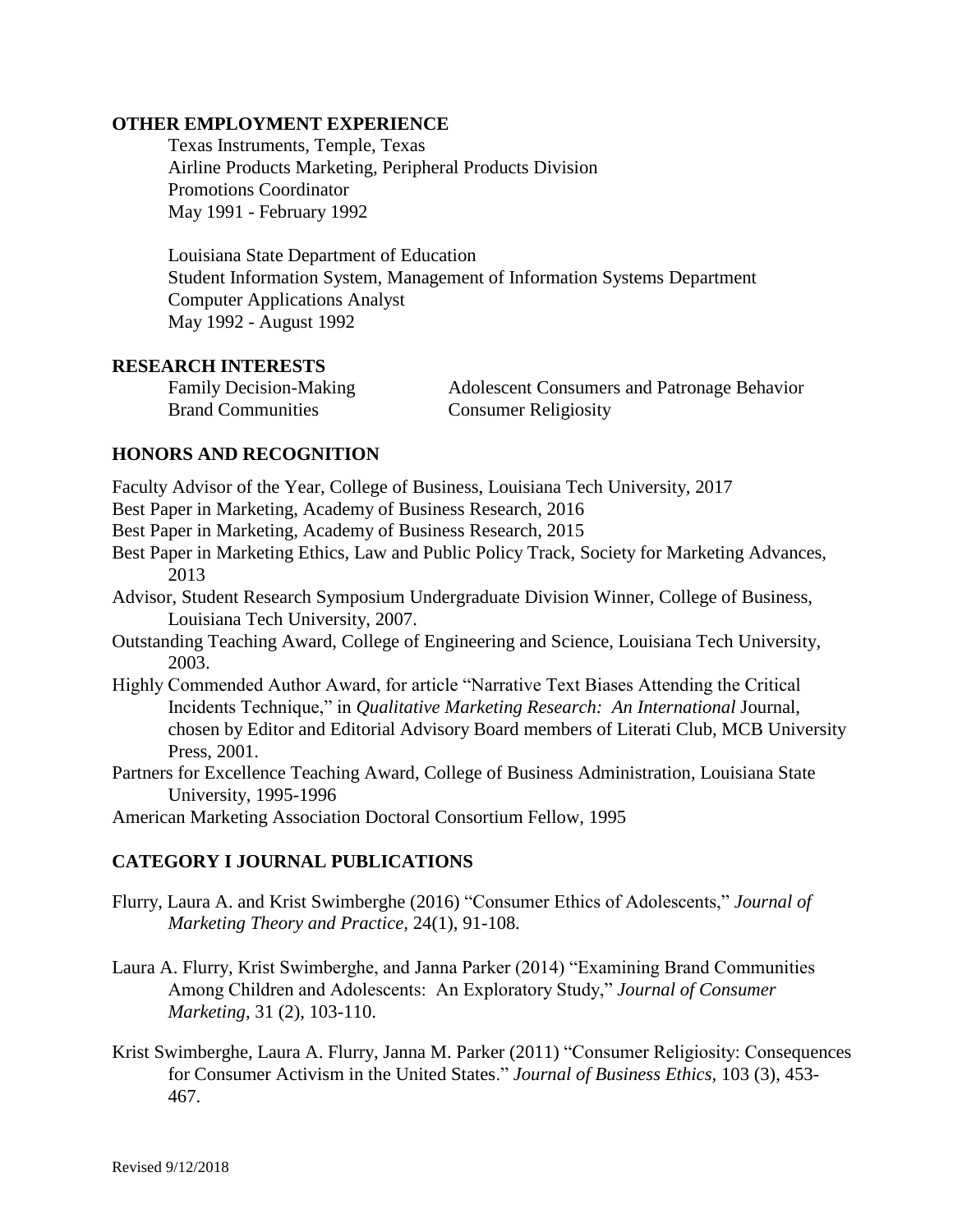- Krist Swimberghe, Laura A. Flurry, Dheeraj Sharma (2011) "Does A Consumer's Religion Really Matter in the Buyer-Seller Dyad? An Empirical Study Examining the Relationship Between Consumer Religious Commitment, Christian Conservatism and the Ethical Judgment of a Seller's Controversial Business Decision." *Journal of Business Ethics,*102 (4), 581-598.
- Swimberghe, Krist, Laura A. Flurry, and Dheeraj Sharma (2009) "An Exploratory Investigation of Consumer Religious Commitment and Is Influence on Store Loyalty and Consumer Complaint Intentions," *Journal of Consumer Marketing*, 26 (5), 340-347.
- Laura A. Flurry and Ann Veeck. (2009) "Children's Relative Influence in Family Decision-Making in Urban China," *Journal of Macromarketing*, 29 (2), 145-159.
- Laura A. Flurry (2007) "Children's Influence in Family Decision-Making: Examining the Impact of the Changing American Family," *Journal of Business Research*, 60 (4), 322-330.
- Laura A. Flurry and Alvin C. Burns (2005) "Children's Influence in Purchase Decisions: A Social Power Theory Approach," *Journal of Business Research*, 58 (5), 593-601.
- Michael A. Belch, Kathleen A. Krentler, Laura A. Willis-Flurry (2005) "Teen Internet Mavens: Influence in Family Decision-Making," *Journal of Business Research*, 58 (5), 569-575.
- Krentler, Kathleen A. and Laura A. Willis-Flurry (2005) "Does Technology Enhance Actual Student Learning? The Case of On-Line Discussion Boards," *Journal of Education for Business*, 80 (6), 316-321.

## **CATEGORY II JOURNAL PUBLICATIONS**

- Ann Veeck, Laura A. Flurry, and Naihua Jiang (2003) "Equal Dreams: The One Child Policy and the Consumption of Education in Urban China," *Consumption, Markets and Culture*, 6 (1), 81-94.
- Michael A. Belch and Laura A. Willis (2002) "Family Decision-Making at the Turn of the Century: Has the Changing Structure of Households Impacted the Family Decision Making Process?" *Journal of Consumer Behaviour: An International Research Review*, 2 (2), 111-124.
- Laura A. Williams and Alvin C. Burns (2001) "Factors Affecting Children's Store Loyalty: An Empirical Examination of Two Store Types," *Journal of Applied Business Research,*  Winter, 17(1), 61-82.
- Alvin C. Burns, Laura A. Williams, and James Maxham (2000) "Narrative Text Biases Attending the Critical Incidents Technique, "*Qualitative Market Research: An International Journal*, Volume 3, No. 4, 178-186.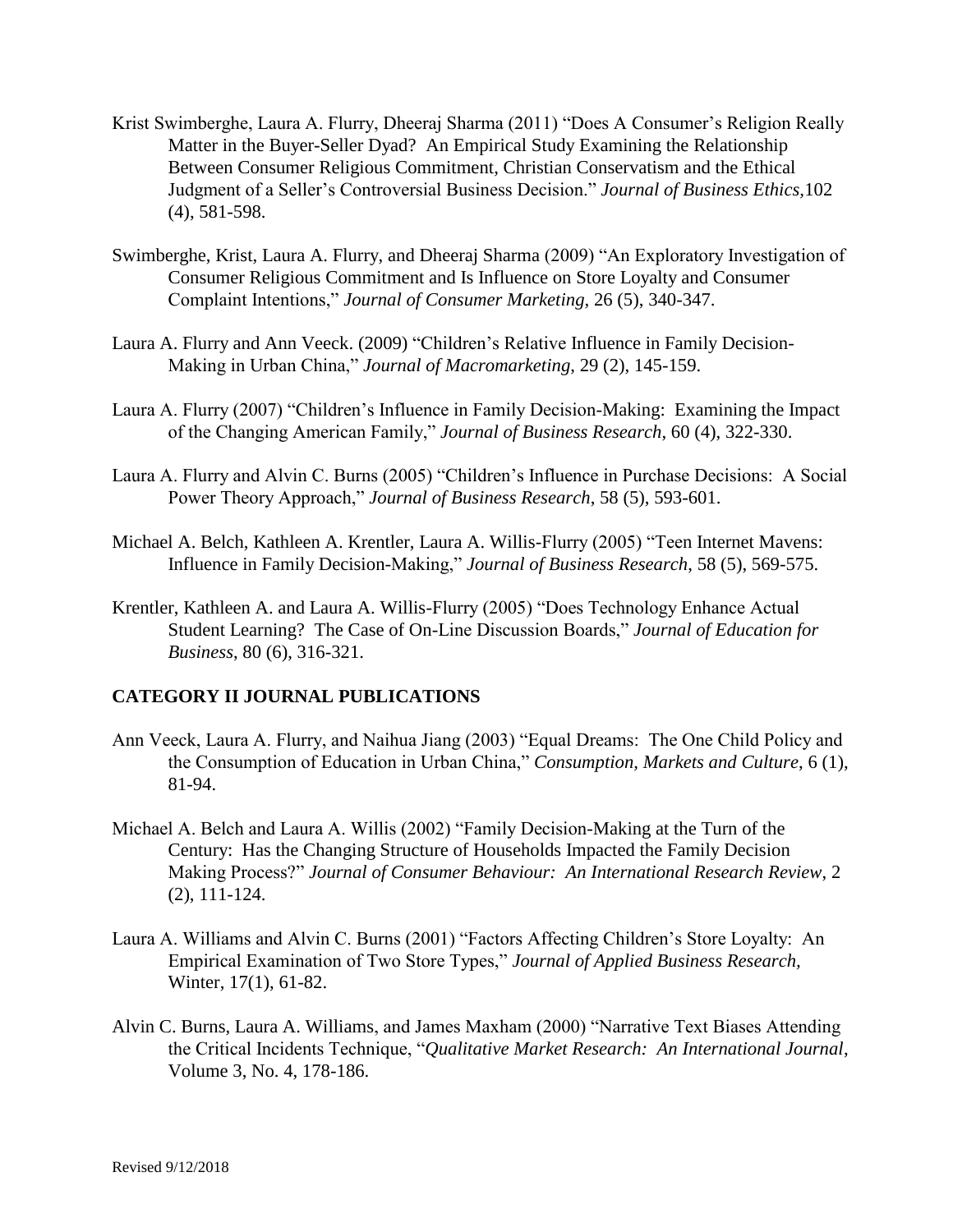### **PUBLISHED BOOK**

Laura A. Williams, Scott Roach, Bruce Alford, and William C. Black. (1995) *Instructors' Manual Multivariate Data Analysis with Readings*. Fourth Edition. Englewood Cliffs: Prentice Hall.

## **CHAPTER IN PUBLISHED BOOK**

- Laura A. Flurry (2007) *Instructor's Manual for Chapter 14: Buying for More than One: Family, Organization, and Affinity Group Decision-Making,* in *Consumer Behavior – How Humans Think, Feel, and Act in the Marketplace.* Mittal, ed. Cincinnati: Open Mentis.
- Laura A. Flurry (2007) *Instructor's Manual for Chapter 11: Consumer Decision-Making,* in *Consumer Behavior – How Humans Think, Feel, and Act in the Marketplace.* Mittal, ed. Cincinnati: Open Mentis.

## **PUBLISHED ARTICLES IN REFEREED BOOKS**

- Laura A. Williams (2000) "A Personality, Values, and Lifestyle Profile," in *Great Ideas for Teaching Marketing*. Joseph F. Hair, Jr., Charles W. Lamb, Jr., and Carl McDaniel, editors, (Cincinnati, OH: South-Western College Publishing).
- Barbara J. Ross and Laura A. Williams (1998) "Communicating Consumer Behavior: An Exercise Using Personal Consumption Journals," in *Great Ideas for Teaching Marketing*. Joseph F. Hair, Jr., Charles W. Lamb, Jr., and Carl McDaniel, editors, (Cincinnati, OH: South-Western College Publishing), 107-110.

## **REFEREED ABSTRACT PUBLICATIONS**

- Flurry, Laura A. and Krist Swimberghe (2016) "Is Affluenza an Epidemic? Exposing the Impact of Parent-Child Value Congruence on Adolescents' Materialism and Psychological Well-Being," in the *proceedings of the Academy of Business Research*.
- Michael Belch, Kathleen Krenter, and Laura A. Willis-Flurry. (2008) "Teen Mavens and Their Impact on Family Decision-Making," a special session proposal in *Proceedings of the American Marketing Association Summer Educators' Conference*.
- Ann Veeck, Laura A. Willis, and Naihua Jiang. (2002) "Pampered or Pressured? The Only Children of Urban China," *Advances in Consumer Research*, Vol. 29, 339-341.
- Laura A. Williams, Ann Veeck, and Naihua Jiang (2001) "An Examination of Urban Chinese Children's Relative Influence in Family Decision-Making," *Advances in Consumer Research*, Vol. 28, 214.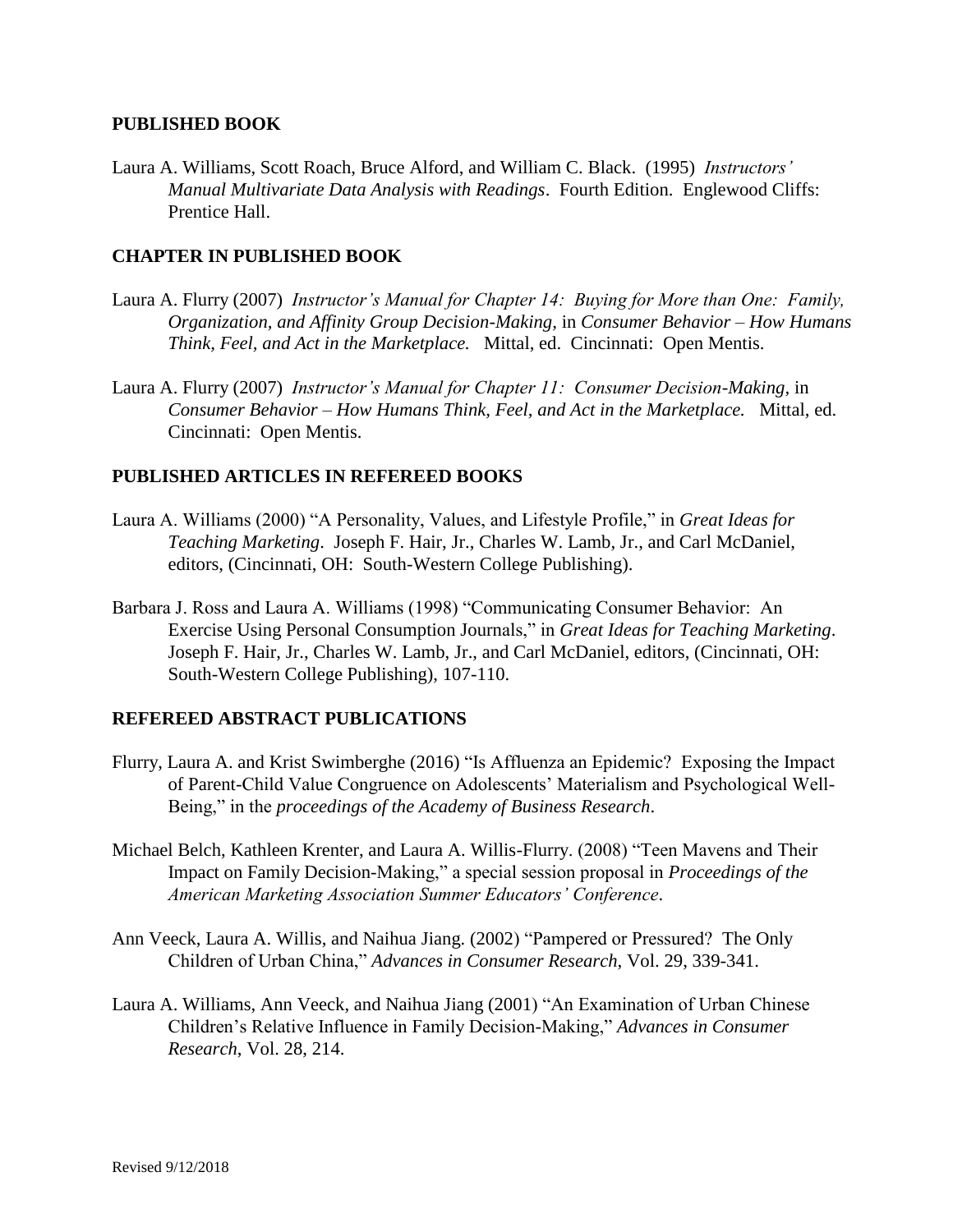## **REFEREED CONFERENCE PUBLICATIONS**

- Flurry, Laura A. and Krist Swimberghe (2015) "Consumer Ethics of Adolescents: A Research Agenda," in the *proceedings of the Academy of Business Research*.
- Flurry, Laura A. (2014) "Brand Community Involvement among Children and Adolescents," in the *proceedings of the Association for Health Care Marketing Research*, 26-35.
- Flurry, Laura A. and Krist Swimberghe (2013) "Consumer Ethics of Adolescents: Do Religiosity, Materialism, Love of Money and Parenting Style Matter?" in *Proceedings of the Society for Marketing Advances Conference*, 91-92.
- Zhuang, Weiling, Laura A. Flurry, and Qian Xiao (2009) "The Feeling of Regret and Disappointment in eBay Auction: The Role of Snipers," in *Proceedings of the American Marketing Association Summer Educators' Conference*.
- Krentler, Kathleen A., Laura A. Willis-Flurry, and Michael A. Belch (2006) "Teen Influence in Family Decision Making," in *European Marketing Academy Conference*, Athens, Greece.
- Krentler, Kathleen A., Laura A. Willis-Flurry, and Michael A. Belch (2005) "Internet Mavens, Market Mavens, and Opinion Leaders: A Preliminary Examination," in *Academy of Marketing Science World Marketing Congress*, Coral Gables, FL.
- Krentler, Kathleen A., Laura A. Willis-Flurry, and Michael A. Belch (2003) "Profiling the Teen Internet Maven," in *Academy of Marketing Science World Marketing Congress*, Coral Gables, FL.
- Gentry, James W., Alvin C. Burns, John R. Dickinson, Sanjay Putrevu, Yu Hongyan, Laura A. Williams, Thomas Bare, and Ruth Ann Gentry (2002) "Managing the Curiosity Gap Does Matter: What Do We Need to Do About It?" in *Developments in Business Simulation and Experiential Learning,* Vol. 29, 67-73.
- Kathleen A. Krentler and Laura A. Williams (2001) "Electronic Message Boards To Enhance Student Participation and Learning," *Developments in Marketing Science: Proceedings of the 2001 Academy of Marketing Science Conference*, 51-56.
- Kathleen A. Krentler and Laura A. Williams (2001) "Grocery Loyalty Programs: A Manager's Perspective," *Tenth Biennial World Marketing Congress: Global Perspectives in Marketing for the 21st Century*.
- Gentry, James W., Alvin C. Burns, Sanjay Putrevu, Yu Hongyan, Laura A. Williams, Thomas Bare, and Ruth Ann Gentry (2001) "Motivating Students: An Initial Attempt to Operationalize the Curiosity Gap Model," in *Developments in Business Simulation and Experiential Learning,* Vol. 28, 69-75.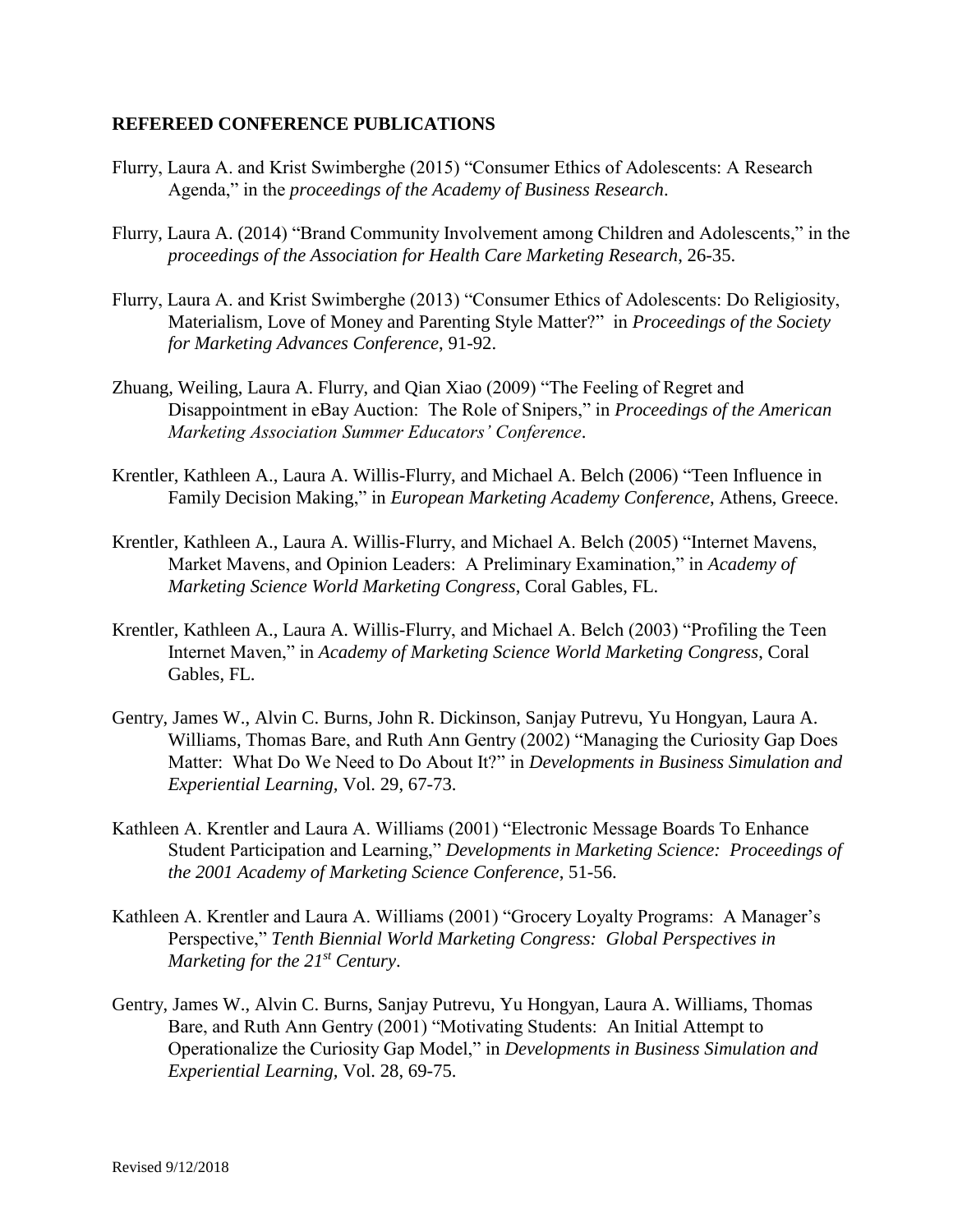- Ann Veeck, Laura A. Williams, and Naihua Jiang (2000) "Sons and Daughters: The One-Child Policy, Education, and Gender Stratification in Urban China," *Association for Consumer Research Conference on Gender, Marketing, and Consumer Behavior*, 77.
- Laura A. Williams and Alvin C. Burns (1999) "Exploring the Dimensionality of Children's Direct Influence Attempts," *Advances in Consumer Research*, Vol. 27, Hoch and Meyer, eds., 64- 71.
- Laura A. Williams and Kathleen A. Krentler (1999) 'Is Pulling Mom & Dad's Strings a Global Phenomenon? A Study of Children's Purchase Influence in the United States and Malta," *Ninth Biennial World Marketing Congress: Global Perspectives in Marketing for the 21st Century*, 306-309.
- Albert Caruana, Emanuel Said, Laura A. Williams, and Kathleen A. Krentler. (1999) "Corporate Reputation, Service Quality and Attitude Toward Price: The Case of an Energy Utility," *Developments in Marketing Science: Proceedings of the 1999 Academy of Marketing Science Conference*, Vol. 22, Noble, ed., 420-425.
- Laura A. Williams and Ann Veeck (1998) "An Exploratory Study of Children's Purchase Influence in Urban China," in *Asia Pacific Advances in Consumer Resea*rch, Vol. 3, Kent Monroe and Kineta Hung, eds., 13-19.
- Laura A. Williams, Melissa Johnson, James G. Maxham, Barbara J. Ross, and Alvin C. Burns (1998) "Throw Me Something Mister!: An Informant Study of Mardi Gras Consumer Behavior," in *Proceedings of the 1998 Southern Marketing Association*, 59-64.
- Barbara J. Ross and Laura A. Williams (1997) "Communicating Consumer Behavior II: A Modified Exercise Using Personal Consumption Journals in Condensed Courses," in *Developments in Business Simulation and Experiential Exercises*. John K. Butler and Nancy H. Leonard, editors, Vol. 24 (Madison, WI: Association for Business Simulation and Experiential Learning), 294-299.
- James G. Maxham III., Laura A. Williams, and John Michael Weber (1996) "Computer-Aided Content Analysis: An Expository Study of Its Role in Qualitative Consumer Behavior Research," in *Marketing: Moving Toward the 21st Century: Proceedings of the 1996 Southern Marketing Association*, Elnora W. Stuart, David J. Ortinau, and Ellen M. Moore, eds., 37-43.
- Laura A. Williams and Alvin C. Burns (1995) "An Exploratory Study of Children's Store Loyalty and Patronage Intentions As A Function of Socialization and Store Image For Two Different Store Types," in *The Cutting Edge IV: Proceedings of the 1995 Symposium on Patronage Behavior and Retail Strategy,* William R. Darden, editor. (Baton Rouge, LA: American Marketing Association), 247-266.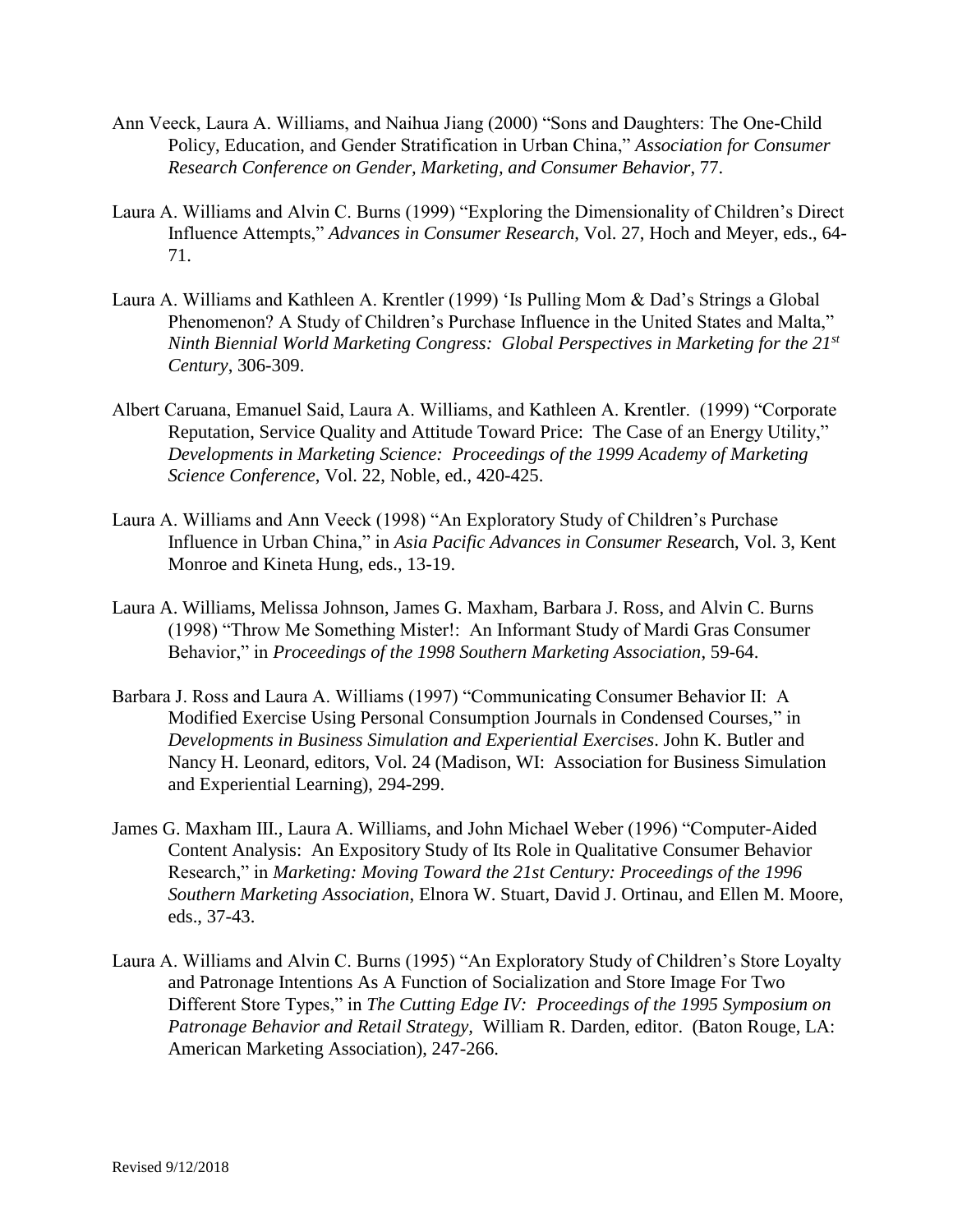- Laura A. Williams (1995) "Communicating Consumer Behavior: A Long-Term Integrated Exercise Using Personal Consumption Journals and Consumer Analysis Papers," in *Developments in Business Simulation and Experiential Exercises*. John D. Overby and Alan L. Patz, editors, Vol. 22 (Madison, WI: Association for Business Simulation and Experiential Learning), 187-193.
- Laura A. Williams (1995) "The Child Influence Process in Purchase Decision-Making: A Social Power Theory Approach," in *Doctoral Research in Marketing*. Proceedings of Fourth Annual Nebraska Doctoral Symposium. 44-68.
- Laura A. Williams and Alvin C. Burns (1994) "The Halcyon Days of Youth: A Phenomenological Account of Experiences and Feelings Accompanying Spring Break on the Beach," in *Advances in Consumer Research.* Chris T. Allen and Deborah Roedder John, eds., Vol. 21 (Provo, UT: Association for Consumer Research), 98-103.
- Ann Veeck, Laura A. Williams, Robert McMurrian and Leslie K. Cole (1994) "The Price-Perceived Quality Relationship: Measurement of An Individual Difference," *Advances in Marketing*. Daniel L. Sherrell, Daryl O. McKee, and Robert P. Bush, editors, Spring (Baton Rouge, LA: Southwestern Marketing Association), 20-25.

## **WORK IN PROGRESS and UNDER REVIEW**

- Exposing the Moderating Impact of Parent-Child Value Congruence on the Relationship between Adolescents' Materialism and Subjective Well-Being: *Psychology and Marketing*.
- The Case for Affluenza: How Parent-Child Value Congruence Moderates the Effect of Materialism on Consumer Ethics of Adolescents: *The Journal of Business Ethics.*

## **RESEARCH GRANTS FUNDED**

.

- "Highway for Life Demonstration Project," Co-Investigator (with Aziz Saber, College of Engineering). Department of Transportation Research, State of Louisiana, \$89,609, 2013- 2016.
- "The Feeling of Regret in eBay Auctions: The Role of Snipers," Principal Investigator (with Weiling Zhuang – DBA candidate). Office of University Research, Louisiana Tech University, \$1200, 2008.
- "Does Consumer Religious Commitment in the United States Moderate the Effects of Sexual Advertising Appeals on Advertising Effectiveness? An Empirical Investigation," Principal Investigator (with Krist Swimberghe – DBA candidate), Office of University Research, Louisiana Tech University, \$1313, 2007.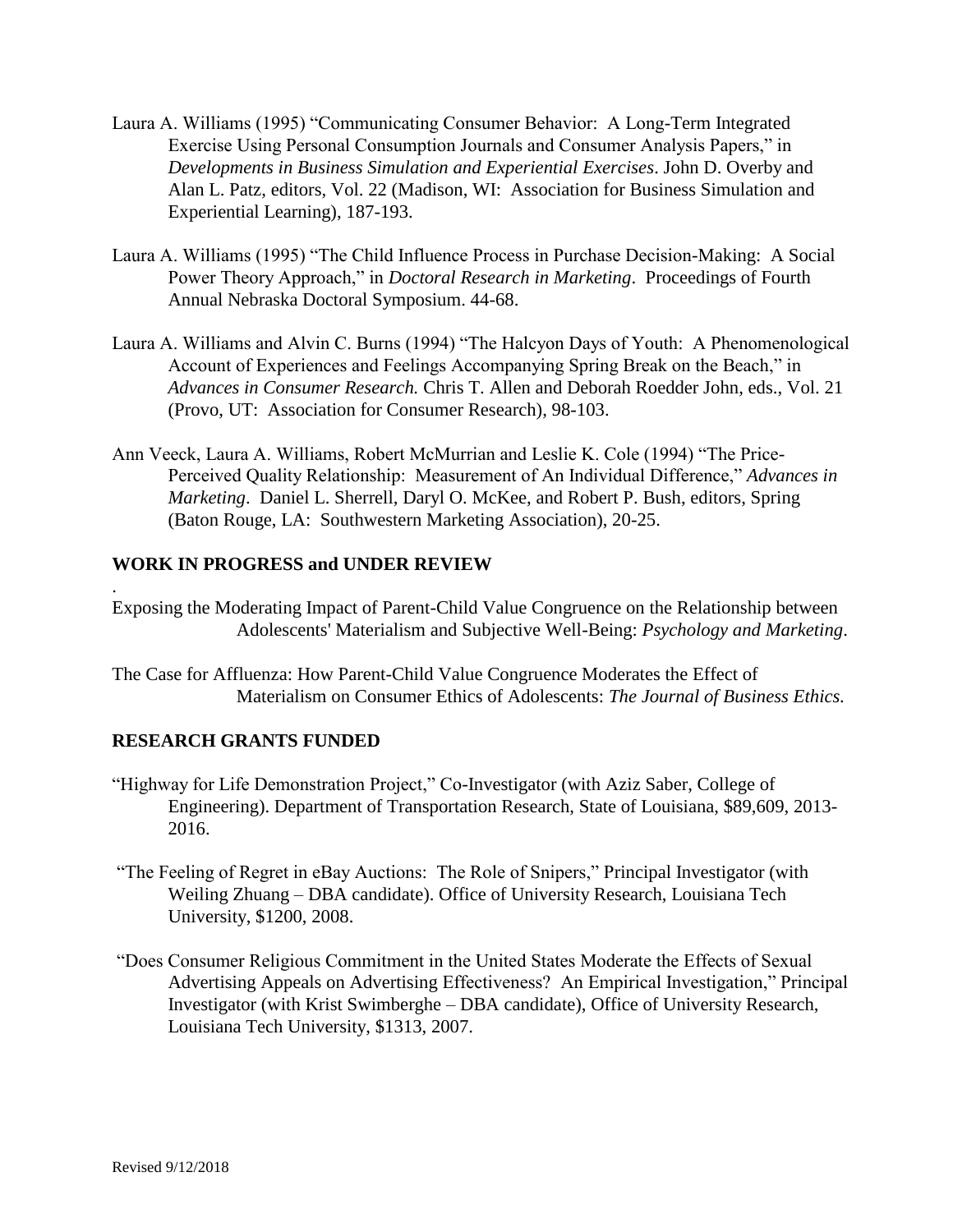- "When Corporate Actions and Consumer Values Collide: The Effect of Consumer Religious Commitment on Consumer Complaint Intentions, Store Patronage, and Store Loyalty," Principal Investigator (with Krist Swimberghe –DBA candidate), Office of University Research, Louisiana Tech University, \$1600, 2006.
- "Internet Mavens: Profile of a Virtual Market Maven," Principal Investigator, Office of University Research, Louisiana Tech University, \$864.00, 2004
- "Electronic Technology as a Pedagogical Tool: The Case of Internet Discussion Boards," Coinvestigator, San Diego State University College of Business Administration, \$800, 2001
- "The Changing Role of Child Influence on Family Decision-Making: Impact of the Internet," Coinvestigator, San Diego State University College of Business Administration, \$9000, 2000
- "A Comparison of Children's Influence on Purchase Decisions in Urban and Rural Areas in China," Co-investigator, Western Michigan University Haworth College of Business, \$800, 1999
- "An Examination of Children's Purchase Influence in Urban China," Co-investigator, Western Michigan University, Haworth College of Business, \$5000, 1999.
- "An Examination of Children's Purchase Influence in Urban China," Principal investigator, San Diego State University, RSCA grant, \$10,000, 1999.

## **TEACHING INTERESTS / COURSES TAUGHT**

Consumer Behavior Marketing Principles Marketing Research New Product Development Applied Business Research Marketing Management

## **UNIVERSITY AND COLLEGE LEVEL SERVICE**

Faculty Representative, University Library Committee, 2015, 2016, 2017, 2018 Faculty Representative, College of Business Undergraduate Policy and Assessment Committee, 2016, 2017, 2018 Scholarship Committee, College of Business, Louisiana Tech University, 2009, 2010, 2011, 2012, 2013, 2014, 2015, 2016, 2017, 2018 Outstanding Senior Committee, College of Business, Louisiana Tech University, 2009, 2010, 2011, 2012, 2013, 2014, 2015, 2016, 2017, 2018 Faculty Representative, College of Business Advisory Board, 2009, 2010, 2011, 2012, 2013, 2014, 2015, 2016 Instructor, University Seminar (UNIV 100), Marketing Majors, 2008, 2009, 2010, 2011, 2012, 2013, 2014 Strategic Planning Committee, College of Business, Louisiana Tech University, 2002-2014 Human Resource Committee, College of Business, Louisiana Tech University, 2005-2014 Director of Marketing and Communications Search Committee, College of Business, Louisiana Tech University, 2008.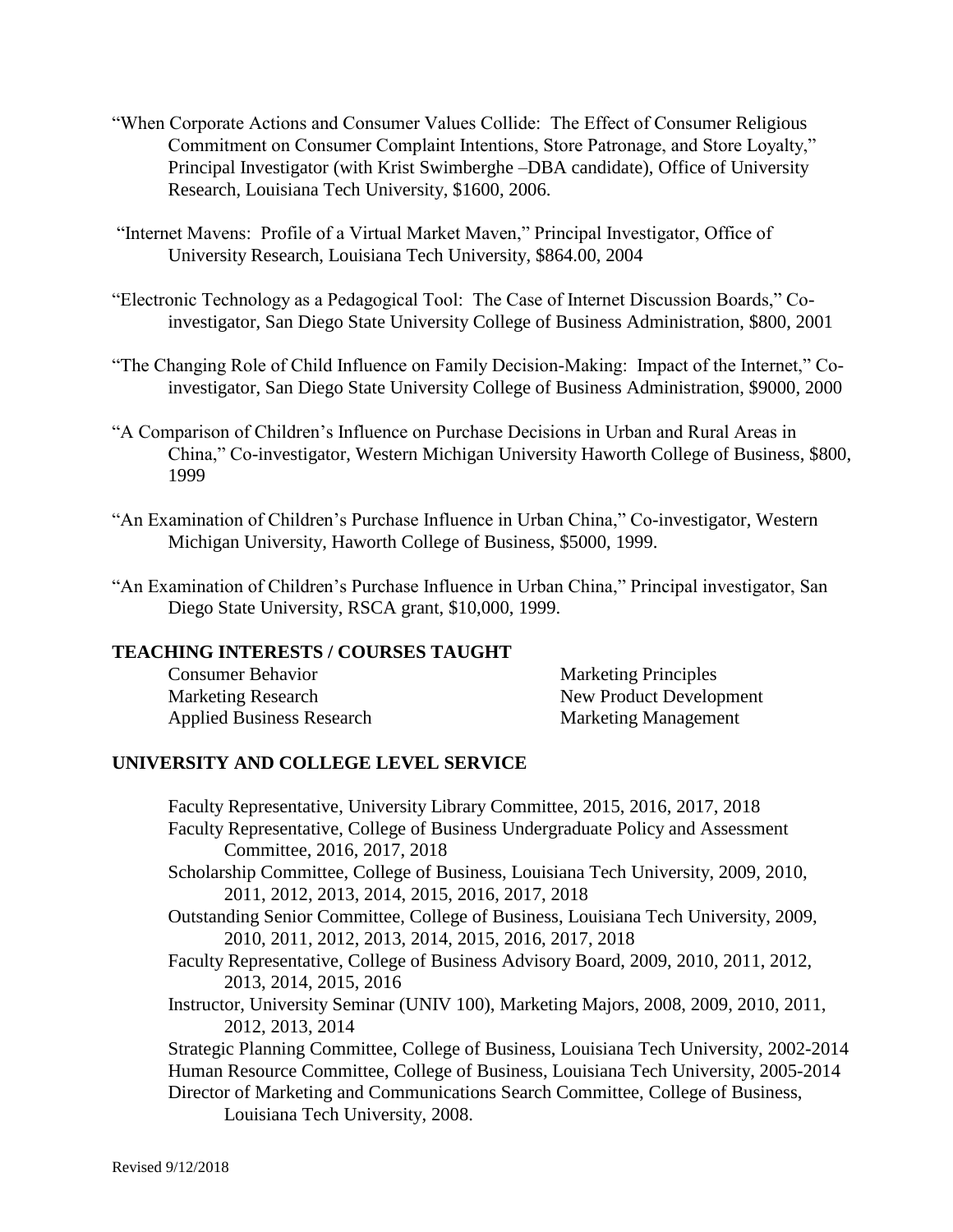- CENIT New Product Development Course Committee, College of Business, Louisiana Tech University, 2002-2003
- University Study Abroad Committee, Louisiana Tech University, 2000-2001
- Consortia Sub-Committee, University Study Abroad Program, Louisiana Tech University, 2000-2001
- International Programs Development Committee, College of Administration and Business, Louisiana Tech University, 2000-2002
- Chair, Tech-Mexico Program, College of Administration and Business, Louisiana Tech University, 2000-2003
- Dean's Search Committee, College of Administration and Business, Louisiana Tech University, 2000-2001
- Faculty Composition, Development, and Intellectual Contributions Committee, College of Administration and Business, Louisiana Tech University, 2000-2001
- Faculty Recruitment, Selection and Orientation Sub-Committee, College of Administration and Business, Louisiana Tech University, 2000-2001
- Faculty Development, Promotion, Retention and Renewal Sub-Committee, College of Administration and Business, Louisiana Tech University, 2000-2001
- Faculty Qualifications Sub-Committee, College of Administration and Business, Louisiana Tech University, 2000-2001
- Faculty Intellectual Contributions Sub-Committee, College of Administration and Business, Louisiana Tech University, 2000-2001
- Undergraduate Curriculum Committee, College of Business Administration, San Diego State University, Elected Term, 1998-2000

Task Force Member, Re-accreditation Committee, San Diego State University, 1998 Re-accreditation Retreat Faculty Representative, San Diego State University, 1998

## **DEPARTMENTAL SERVICE**

Doctoral Curriculum Committee, Department of Marketing and Analysis, College of Administration and Business, Louisiana Tech University, August 2002-present Marketing Undergraduate Assessment Committee, Department of Marketing and Analysis, College of Administration and Business, Louisiana Tech University, April 2004 present Undergraduate Curriculum Committee, Department of Marketing and Analysis, College of Administration and Business, Louisiana Tech University August 2002- present Graduate Marketing Committee, Department of Marketing and Analysis, College of Administration and Business, Louisiana Tech University August 2000 - present Department Chair Search Committee, Department of Marketing and Analysis, College of Administration and Business, Louisiana Tech University, 2006-2007. Business Law Instructor Search Committee, Department of Marketing and Analysis, College of Administration and Business, Louisiana Tech University, 2006. Chair, Undergraduate Curriculum Committee, Department of Marketing and Analysis, College of Administration and Business, Louisiana Tech University, August 2001 - July 2002 Faculty Member Search Committee, Department of Marketing and Analysis, College of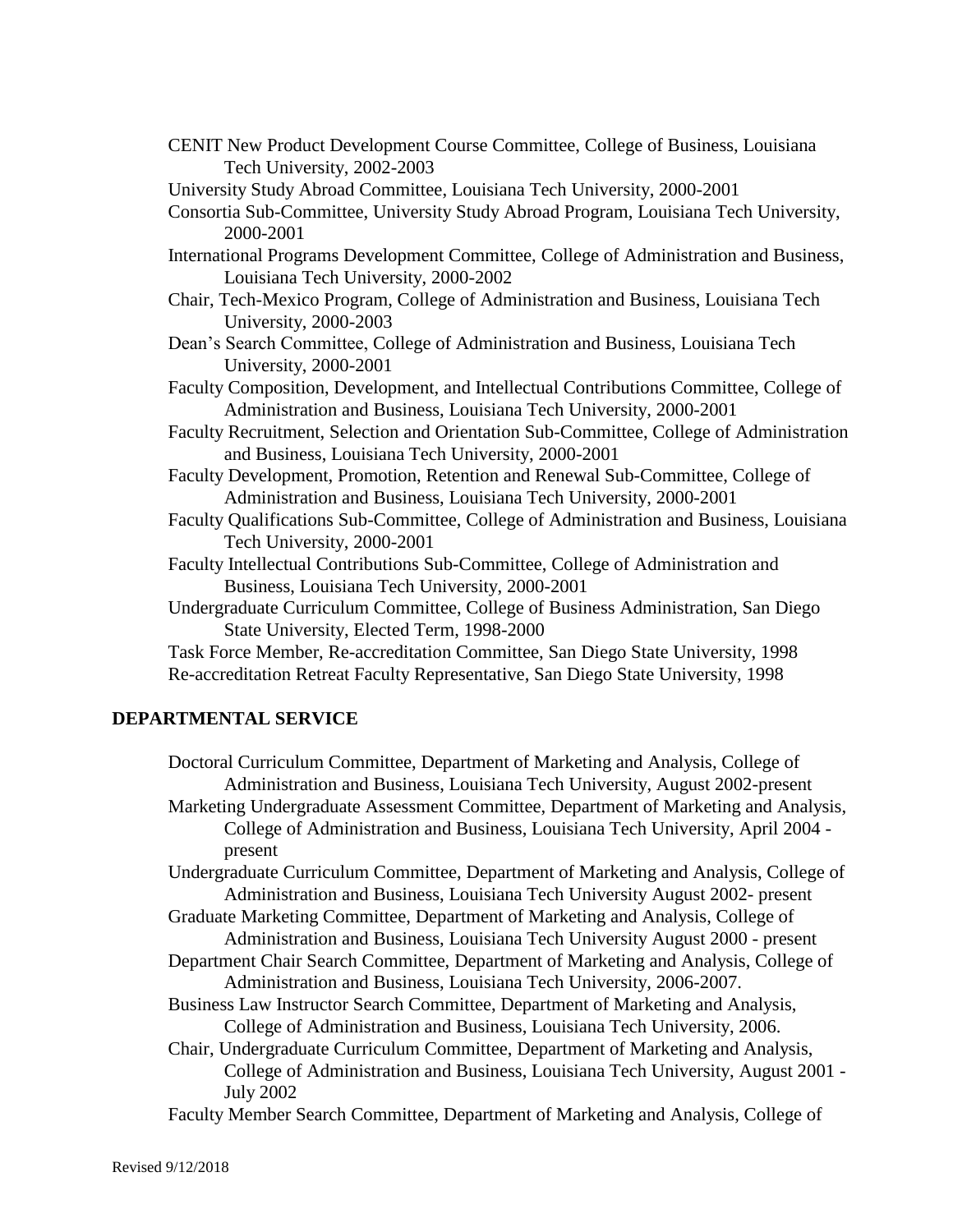Administration and Business, Louisiana Tech University, 2001 Marketing Journal List Revision Committee, Department of Marketing and Analysis, College of Administration and Business, Louisiana Tech University, 2001

#### **PROFESSIONAL SERVICE**

#### **Service on Editorial Boards**

Editorial Review Board, *Academy of Marketing Science Review* Editorial Review Board, *Journal of Consumer and Marketing Research,* 1997-2000

## **Service in Professional Organizations**

Track Chair, Consumer and Buyer Behavior, Society for Marketing Advances, 2018 Track Chair, Consumer and Buyer Behavior, Society for Marketing Advances, 2017 Track Chair, Consumer and Buyer Behavior, Academy of Marketing Science, 2011 Track Chair, Consumer and Buyer Behavior, Society for Marketing Advances, 2001 Track Chair, Consumer and Buyer Behavior, Academy of Marketing Science, 1999

## **Service as Referee**

Reviewer, *Journal of Consumer Marketing,* 2014, 2015, 2016, 2017, 2018 Reviewer, *Journal of Business Ethics*, 2013, 2014, 2015, 2016, 2017 Reviewer, *Psychological Reports*, 2016 Reviewer, *Journal of the Academy of Marketing Science*, 2016, 2017 Reviewer, *Journal of Product and Brand Management,* 2014 Reviewer, *Journal of Business Research,* 2009, 2014 Reviewer, *Journal of Family Issues*, 2013-14 Reviewer, *International Journal of Fashion Design, Technology and Education*, 2012 Reviewer, *Academy of Marketing Science Review*, 2011 Reviewer, *Journal of Interactive Marketing,* 2010-2011 Reviewer, *Journal of Consumer Behaviour*, 2009-2010 Reviewer, *Marketing Education Review*, 2008. Reviewer, *Journal of Family Issues*, 2007. Reviewer, External Grant Applications for Israel Science Foundation, Humanities and Social Sciences, 2006. Ad Hoc Reviewer, *Journal of Business Research*, Special Issue on Measurement Development, 2001 Reviewer, World Marketing Congress, Academy of Marketing Science, 2009, 2007, 2006, 2000 Reviewer for Society for Marketing Advances (Southern Marketing Association), 2010, 2009, 2007, 2001, 2000, 1997, 1996 Reviewer, Academy of Marketing Science, 2005, 2003, 2002, 2001, 1999 Reviewer, Association for Consumer Research, 2001, 2000 Reviewer for Multicultural Marketing Conference, Academy of Marketing Science,1998 **Discussion and Chair Roles at Conferences** Session Chair, Academy of Marketing Science, 2017 Session Chair, Association for Marketing and Health Care Research, 2015 Discussant, Academy of Marketing Science, 2006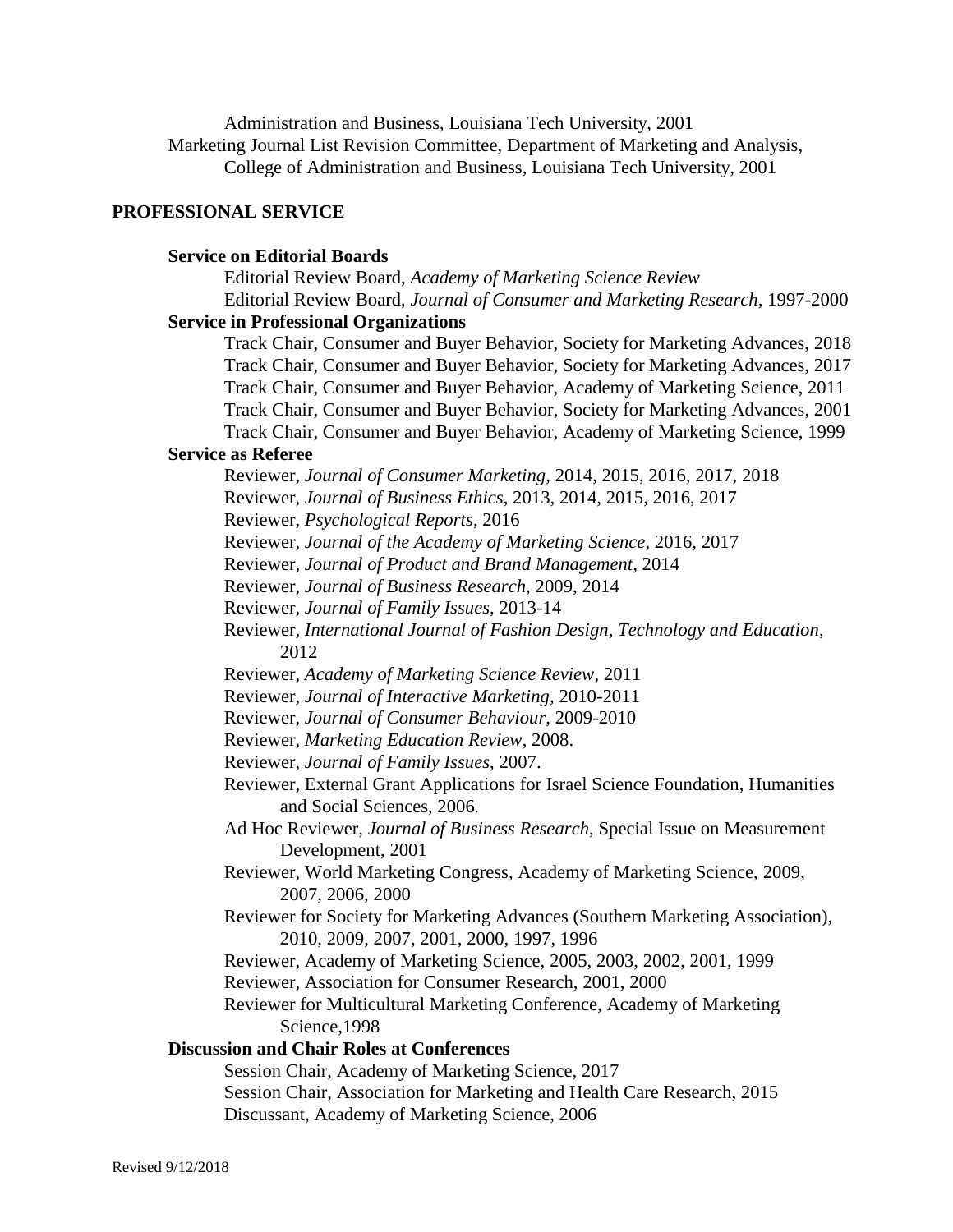Session Chair, Southern Marketing Association, 2001 Session Chair, Southern Marketing Association, 2000 Session Chair, Academy of Marketing Science, 1999 Session Chair, American Marketing Association, 1997 Session Chair, Southern Marketing Association, 1996 Panel Discussant, American Marketing Association, 1997 Discussant, Southern Marketing Association, 1996

### **SERVICE TO COMMUNITY**

Member, Louisiana Autism Spectrum and Related Disabilities Project Committee, Lincoln Parish, 2012 to present Member, Budget and Finance Committee, Pisgah Baptist Church, 2003-2004, 2012-present AWANA Leader, Pisgah Baptist Church, 2008 – 2012 God's Big Picture Children's Church Leader, Pisgah Baptist Church, 2008 - 2011 Nursery Worker, Pisgah Baptist Church, 2008 – 2010 Union Parish Criminal Jury Service, 2007, 2013 Drama Team Member, Pisgah Baptist Church, 2005 to 2010 Personnel Committee, Pisgah Baptist Church, 2004-2006, 2009-2010 Public Relations Committee, Pisgah Baptist Church, 2003-2006 Judge, Claiborne Parish Science Fair, January 2005 Nursery Employee Search Committee, Pisgah Baptist Church, 2004 Invited Speaker, Rotary Club, 2002 CAB Annual Golf Tournament, 2001

#### **PROFESSIONAL ACTIVITIES**

#### **Professional Marketing Research and Strategic Planning Experience**

Bulldog Laundry, Ruston, LA 2002 City of La Mesa, La Mesa, CA, 2000 Fenix Cosmetics, Irvine, CA, 2000 Froglog.com Travel Website, San Diego, CA, 2000 San Diego Association of Non-Profits, San Diego, CA, 2000 San Diego Zoo, San Diego, CA, 1999 San Diego Historical Society, San Diego, CA, 1999 San Diego Senior Olympics, San Diego, CA, 1999 San Diego County Animal Control, San Diego, CA, 1999 Kitty Kaviar, San Diego, CA, 1999 San Diego Gas and Electric, 1999 San Diego Neighborhood Housing Services, 1998 Grapevine Communications Products, Inc., San Diego, CA, 1998 Sweet Factory, Inc., San Diego, CA, 1997 East Baton Rouge Parish Animal Control, Baton Rouge, LA, 1996 Baton Rouge Green, Baton Rouge, LA, 1995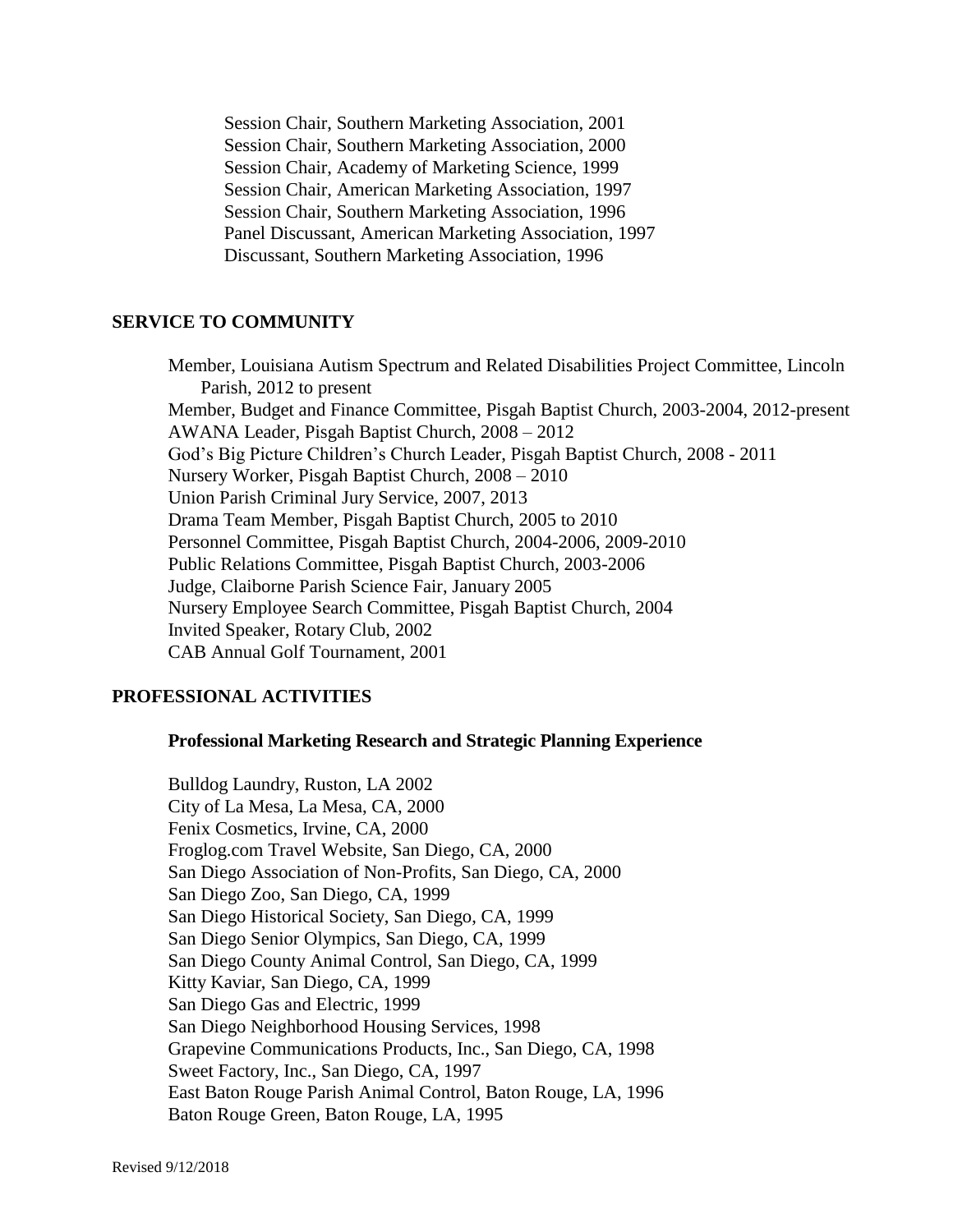## **PROFESSIONAL ORGANIZATIONS**

Association for Consumer Research American Marketing Association Academy of Marketing Science Southern Marketing Association Association for Marketing and Health Care Research Academy of Business Research Marketing Educators' Association

### **Self-development activities – Attendance at Professional Meetings**

Society for Marketing Advances, 2013, 2016, 2017 Academy of Marketing Science, 1999, 2006, 2012, 2016, 2017, 2018 Academy of Business Research, 2015, 2016 Association for Health Care Marketing Research, 2014, 2015 Association for Consumer Research, 1993, 1994, 1995, 1996, 1997, 1998, 1999, 2000, 2001, 2008 American Marketing Association, Summer Educators' Conference, 1996, 1997, 1998, 1999, 2006 Sport Marketing Association, 2003 AACSB Globalization of Business Schools Conference, 2001 American Marketing Association, Winter Educators' Conference, 1997 Society for Marketing Advances Conference, 1995, 1996, 1998, 1999, 2001 Western Marketing Educators' Association Conference, 1998, 2000 Southwestern Federation of Administrative Disciplines Conference, 1994, 1995, 2001 Association for Business Simulation and Experiential Learning Conference, 1995, 1997 Association for Consumer Research-Asia/Pacific, 1998 Symposium on Patronage Behavior and Retail Strategy, 1995 American Marketing Association Doctoral Consortium, 1996 Nebraska Doctoral Consortium, 1994, 1995

## **PROFESSIONAL PROGRAM PRESENTATIONS**

- "Is Affluenza an Epidemic? Exposing the Impact of Parent-Child Value Congruence on Adolescents' Materialism and Psychological Well-Being," *Academy of Business Research*, 2016.
- "Consumer Ethics of Adolescents: A Research Agenda," at the *Academy of Business Research*, 2015.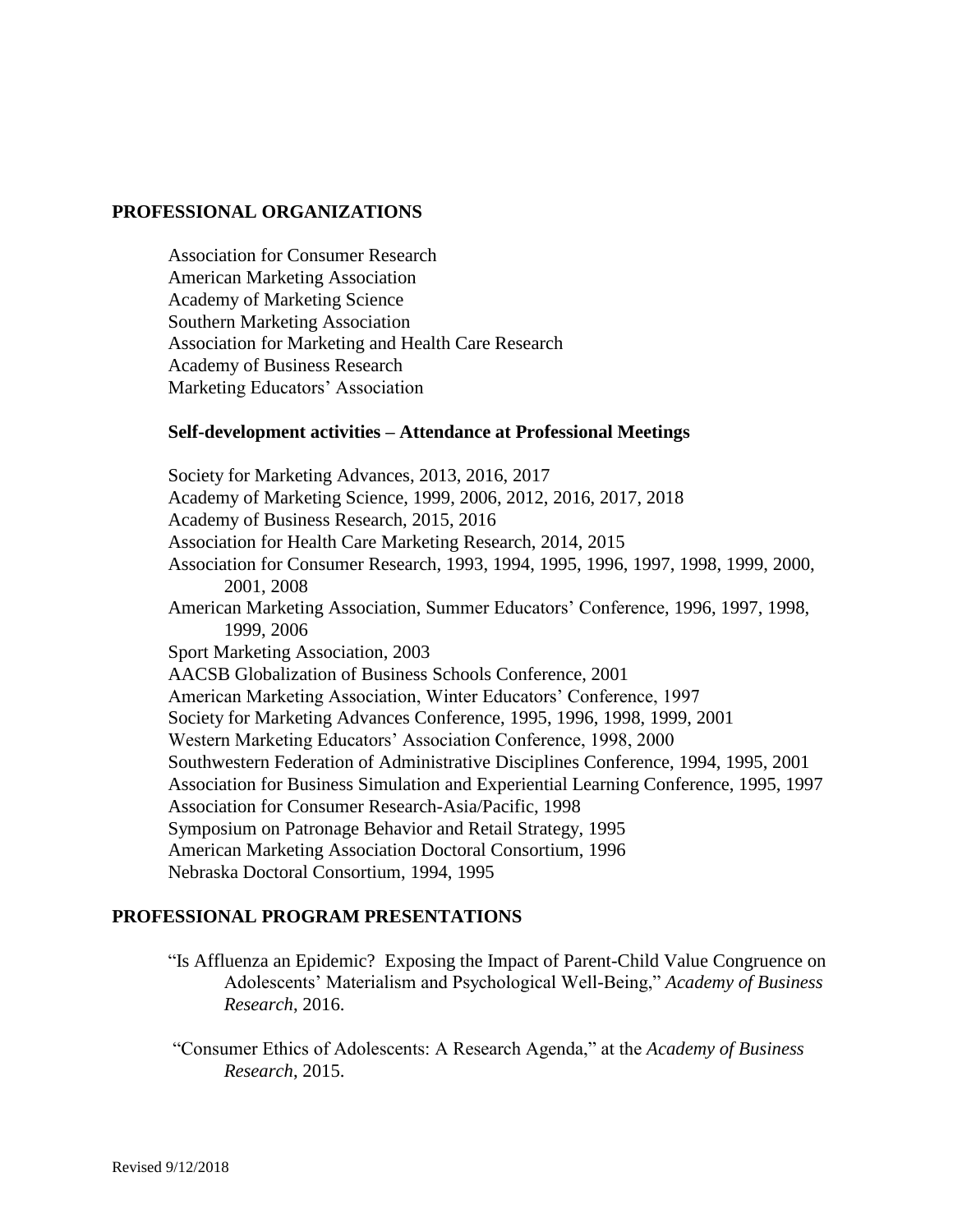- "Brand Communities Among Children and Adolescents," at the *Association for Health Care Marketing Research*, 2014.
- "Consumer Ethics of Adolescents: Do Religiosity, Materialism, Love of Money and Parenting Style Matter," at *Society for Marketing Advances*, 2013.
- "An Examination of Urban Chinese Children's Relative Influence in Family Decision-Making," at the *Association for Consumer Research*, 2000.
- "Exploring the Dimensionality of Children's Direct Influence Attempts," at the *Association for Consumer Research,* 1999.
- "How Do Elementary School Children Influence Their Parents? An Investigation of Children's Direct Influence Attempts," at *Association for Consumer Research*, 1998.
- "An Exploratory Study of Children's Purchase Influence in Urban China," at *Asia Pacific Association for Consumer Research*, 1998.
- "A Theoretical Model of Children's Relative Influence," at *Association for Consumer Research*, 1997.
- "Throw Me Something Mister!: An Informant Study of Mardi Gras Consumer Behavior," at *Association for Consumer Research*, 1997.
- "Show Me the Money: Tenure-track Position Interviewing and Placement," at *American Marketing Association Winter Educators' Conference*, 1997.
- "Understanding the Purchase Influence Attempts of Young Children: Moving from Self-Accounts to a Scale Based on Social Power Theory," at *Association for Consumer Research,* 1995.

## **DIRECTED STUDENT LEARNING AT LOUISIANA TECH UNIVERSITY**

#### **Dissertation Committee Chair**

**Student**: Krist Swimberghe

**Title**: When Corporate Actions and Consumer Values Collide: The Effect of Consumer Religious Commitment on Consumer Complaint Intentions, Store Patronage, and Store Loyalty

**Stage of Completion**: Completed April 2009

#### **Dissertation Committee Member**

**Student**: Danny Upshaw **Title**: The Effects of Advertised Exclusivity on Consumer Behavior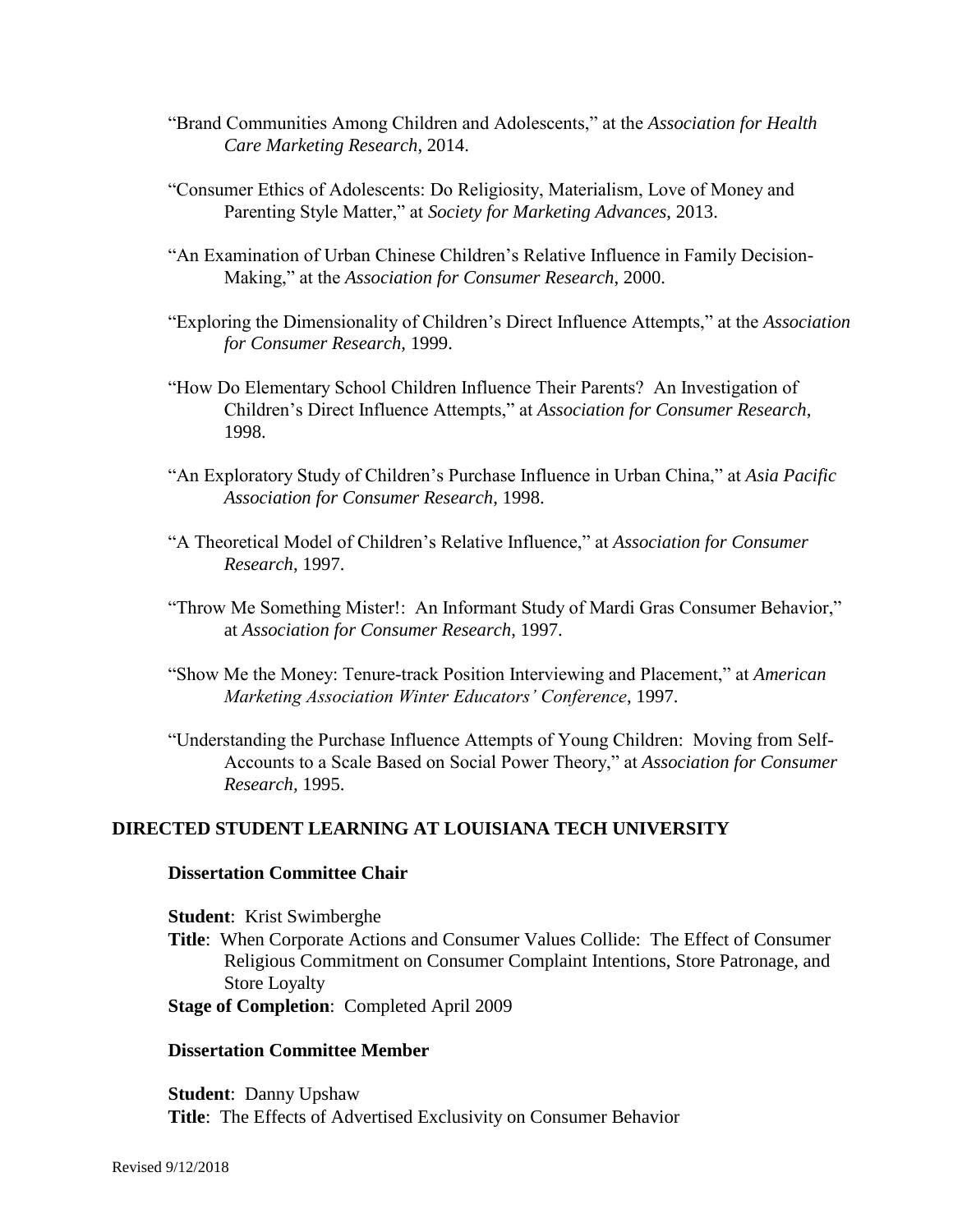#### **Stage of Completion**: Completed July 2014

**Student**: Weiling Zhuang **Title**: Balancing Customer and Marketing Inputs to Maximize the Value Experience **Stage of Completion**: Completed July 2010

**Student**: Lisa Toms

**Title**: The Effect of Conflict Management Strategies on Manifest Conflict and Relationship Quality in a Buyer/Seller Environment **Stage of Completion**: Completed May 2004

**Student**: Musa Dwairi

**Title**: The Moderating Roles of National Culture and the Country Institutional Profiles on the Effect of Market Orientation and Entrepreneurial Orientation on the Performance of Banks in Jordan: An Empirical Investigation **Stage of Completion**: Completed January 2004

#### **Graduate-level Independent Study Courses Offered (MKT 550c)**

**Student:** Janna M. Parker **Title:** Consequences of Children's Materialism **Quarter Completed:** Winter 2009

**Student:** Leah Catherine Beasley **Title:** Women's College Basketball Branding Initiative **Quarter Completed:** Fall 2005

**Student:** Scott Thomas Greci **Title:** Applied Marketing Research **Quarter Completed:** Spring 2004

**Student:** Melissa Ann McManus **Title:** An Exploratory Study of Louisiana Tech University Football Season Ticket Sales **Quarter Completed:** Spring 2004

**Student:** Joyram Chakraborty **Title:** Globalization of a Domestic Firm **Quarter Completed:** Fall 2002

#### **Undergraduate Independent Study Courses Offered (A&B 401c)**

**Student:** John Terrel **Title:** Marketing Research **Quarter Completed:** Spring 2016